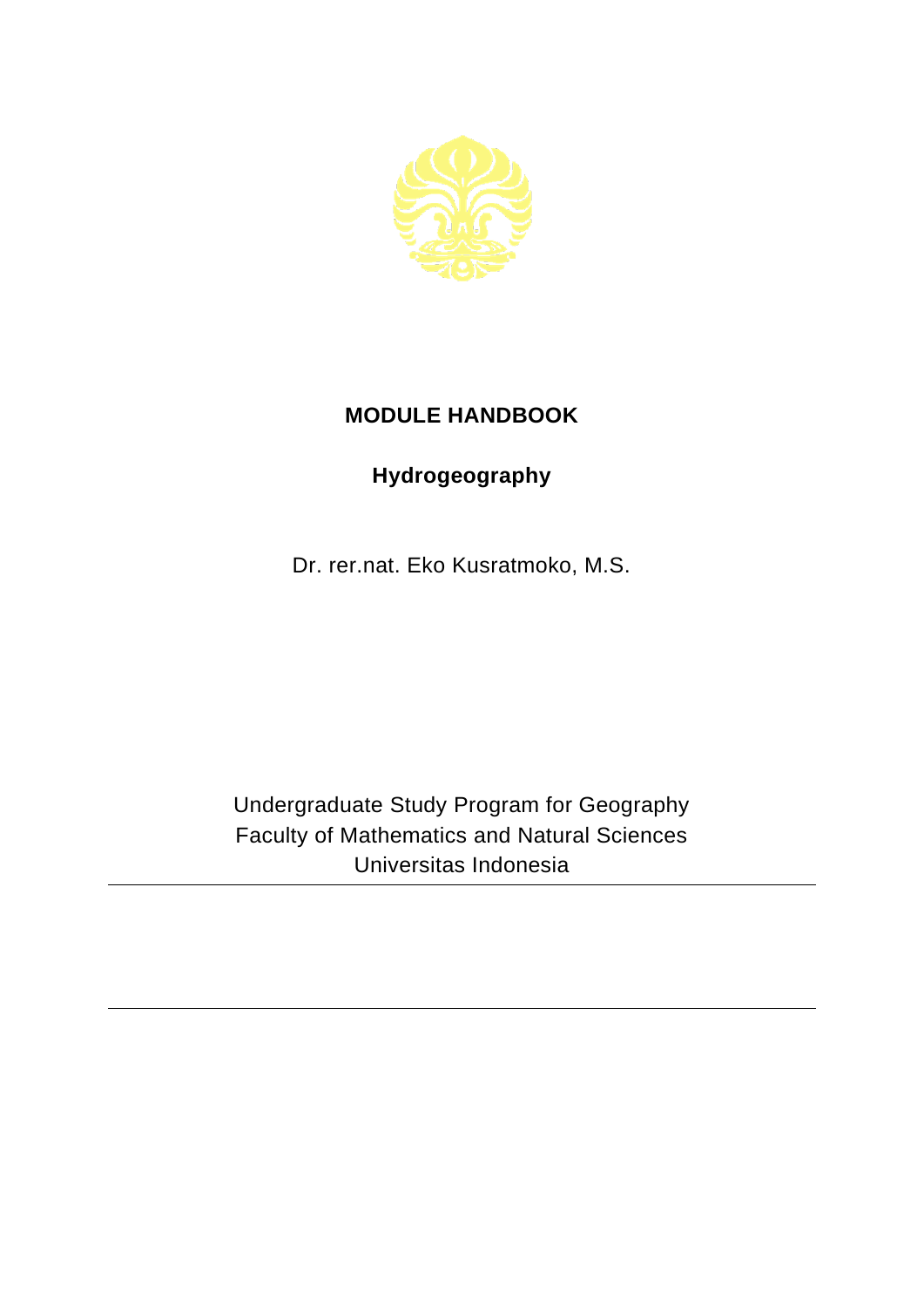| Module designation                                                 | Hydrogeography                                                                                                                                                                                                                                                                                                                                                                                                                               |
|--------------------------------------------------------------------|----------------------------------------------------------------------------------------------------------------------------------------------------------------------------------------------------------------------------------------------------------------------------------------------------------------------------------------------------------------------------------------------------------------------------------------------|
| Semester(s) in which the module is<br>taught                       | Third (3rd) Semester                                                                                                                                                                                                                                                                                                                                                                                                                         |
| Person responsible for the module                                  | Dr. rer.nat. Eko Kusratmoko, M.S.                                                                                                                                                                                                                                                                                                                                                                                                            |
| Lecturer                                                           | Dr. rer.nat. Eko Kusratmoko, M.S.<br>1.                                                                                                                                                                                                                                                                                                                                                                                                      |
| Language                                                           | Bahasa Indonesia                                                                                                                                                                                                                                                                                                                                                                                                                             |
| Relation to curriculum                                             | Compulsory                                                                                                                                                                                                                                                                                                                                                                                                                                   |
| Teaching methods                                                   | Student-centered Learning and combination with Cooperative Learning                                                                                                                                                                                                                                                                                                                                                                          |
| Workload (incl. contact hours, self-<br>study hours)               | 1.<br>Lectures: 100 minutes per week per semester<br>2.<br>Assignment: 120 minutes per week per semester<br>Independent study: 120 minutes per week per semester<br>3.<br>Minutes x weeks x semester: 340 x 14 x 1 = 4760 minutes per<br>4.<br>semester<br>5.<br>Midterm Examination: 100 minutes per semester<br>Final Examination: 100 minutes per semester<br>6.<br>Total workload per semester: 4950 minutes / 82 hours 40 minutes<br>7. |
| Credit points                                                      | $2$ (Two)                                                                                                                                                                                                                                                                                                                                                                                                                                    |
| Required and recommended pre-<br>requisites for joining the module | System and Process of Physical Geography<br>1.<br>Physical Geography Lab 2<br>2.<br>3.<br>Principles and Perspective in Human Geography                                                                                                                                                                                                                                                                                                      |
| Module objectives/intended learn-<br>ing outcomes                  | Students are able to conduct spatial analysis and temporal potential<br>water resources and the problems in terms of quantity and quality in<br>global and local linkup (scale of river flow).                                                                                                                                                                                                                                               |
| Content                                                            | The position of hydrogeography and its relevance in geography<br>1.<br>Spatial variations in hydrological components in the global context<br>2.<br>Spatial variation of hydrological components in the scope of the<br>3.<br>watershed<br>Water resources potential (groundwater and surface water)<br>4.<br>5.<br>Water resources Problems                                                                                                 |
| <b>Examination forms</b>                                           | $\overline{\phantom{a}}$                                                                                                                                                                                                                                                                                                                                                                                                                     |
| Study and examination require-<br>ments                            | Essay (20%)<br>1.<br>Group and Presentation Score (10%)<br>2.<br>Individual Score (15%)<br>3.<br>Quiz (10%)<br>4.<br>Midterm Examination (20%)<br>5.<br>Final Examination (25%)<br>6.                                                                                                                                                                                                                                                        |